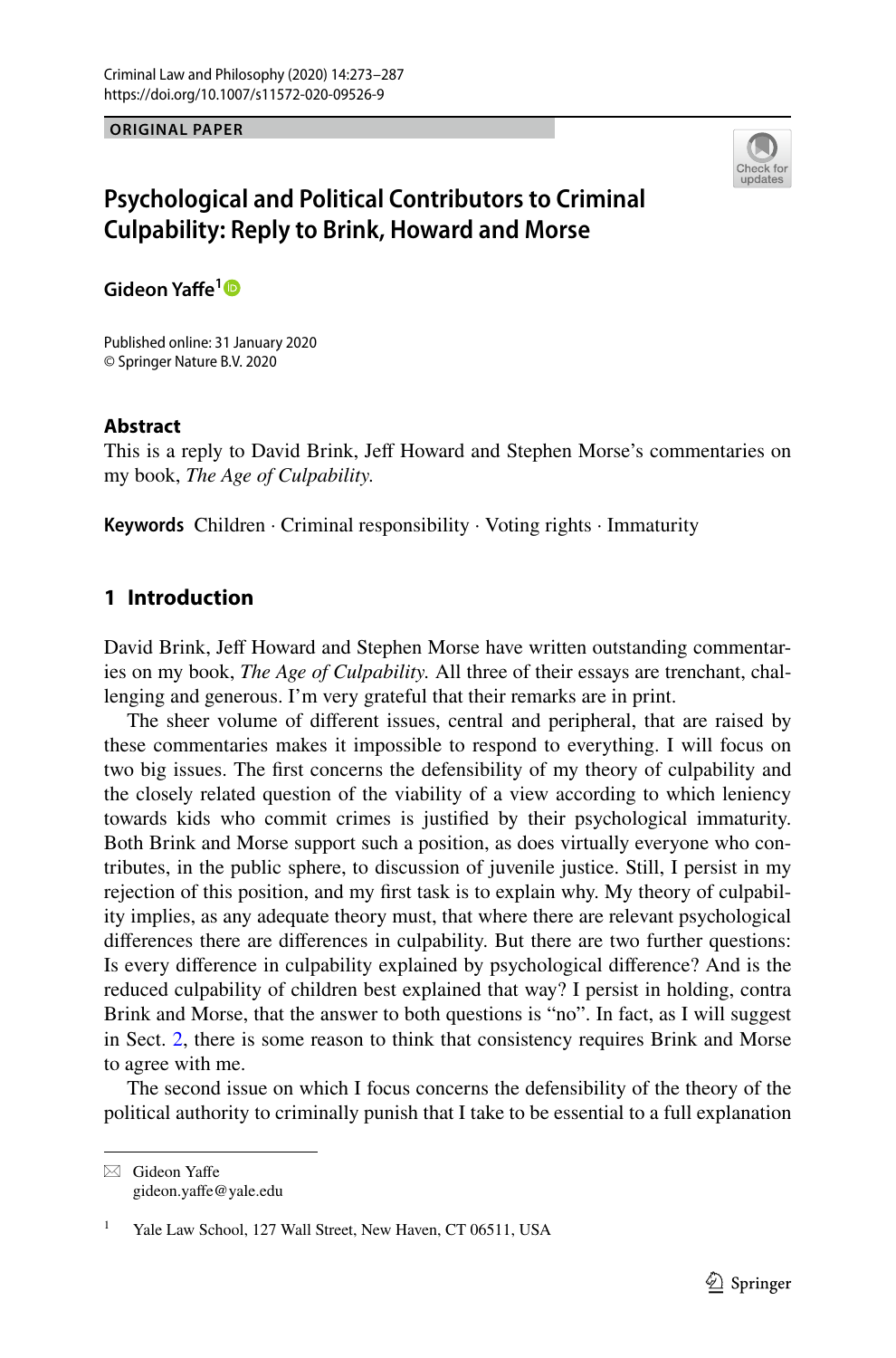for why kids are owed leniency, in comparison to otherwise identical adults, when they commit the same crimes. Brink has a few important things to say about this issue, but my discussion focuses primarily on Howard's powerful critique of my position. What my position needs, I think, is something a bit more modest than what I unwittingly imply, in the book, I am offering. As I explain in Sect. [3,](#page-10-0) Howard's remarks have helped me to see that the question of what the legal authority to punish is, how it is structured, and why its structure implies that child criminals are to be given a break, is importantly diferent from the question of what kind of governmental arrangements we ought to have. My argument requires that the strength of a legal reason for one to act is in part a function of one's political status; it does not require the further claim that it is fully justifed, or even a good idea, to structure political authority in such a way that it has that implication.

## <span id="page-1-0"></span>**2 Culpability and Immaturity**

Under the theory of culpability that I put forward in the book, culpability consists in a manifestation in wrongful conduct of a mismatch between two things: the way in which a person tends to respond in her deliberations to reason-giving facts, on the one hand, and the way she should, on the other. There are, therefore, two distinct kinds of facts that bear on a person's culpability for wrongdoing: facts about how she actually recognizes, weighs and responds to reason-giving facts, as manifested in her behavior, on the one hand, and facts about how she should, on the other. In the frst category are facts about her psychological states and dispositions that tell us about her dispositions for recognizing facts as reason-giving, giving varying degrees of weight to those reasons, and responding to them in her choices and decisions. Those psychological facts bear on the question of how the person exercised the capacities that comprise "normative competence", in Brink's sense. In the second category, there are non-psychological facts that bear on the question of how strongly various features of her possible acts give her reason to either perform or refrain from performing those acts. So, facts about the person's psychology, manifested in her conduct, might tell us that she granted very little reason-giving weight to the fact that an act she performed would cause harm. Facts in the second category will tell us that in the circumstances that feature of the act she performed actually provided her with a powerful reason to refrain from the act. She is culpable, then, because of the mismatch between these two things: she granted little weight to the harm her act would cause, and should have given it substantial weight because it actually provided a substantial reason to refrain.

Under this view, there are, broadly speaking, two very diferent kinds of excuse that one can offer to someone who accuses one of being culpable for wrongdoing. The frst, which are the familiar kind, involve a showing that one's wrongful conduct does not, in fact, manifest the kinds of problematic dispositions for recognizing, weighing and responding to reasons that the accuser charges. The person who says, "But I had no idea that my act would cause harm!" offers this kind of excuse, as does the person who says, "My brakes failed!". Excuses of the second kind, which are much less familiar, involve a showing that one did not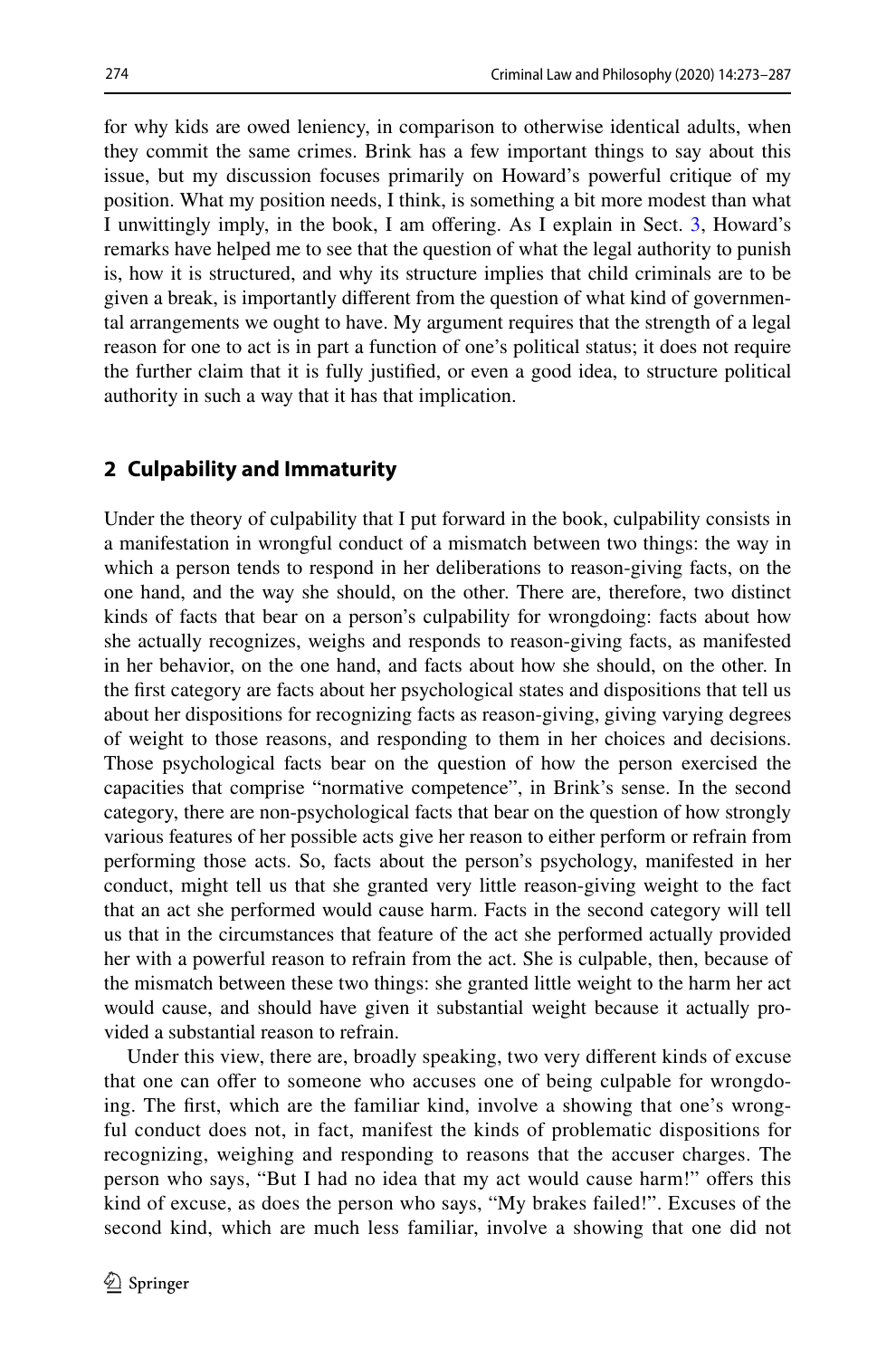actually have reasons to refrain of the strength that the accuser claims. The person who says, "Your laws don't apply to me!" offers this kind of excuse. Just to keep things clear, let's use the term "psychologically culpable" to refer to the person whose psychology is such that she has no excuse of the frst sort. Facts about her psychology manifested in her wrongful conduct contribute to her culpability to exactly the extent claimed by her accuser. And let's use the term "rationally culpable" to refer to the person who has no excuse of the second sort. Facts about the strengths of the reasons provided to her by various features of her act contribute to her culpability to exactly the extent claimed by her accuser. The fully culpable actor is both psychologically- and rationally culpable for her wrongful act. Or so, anyway, the theory I offer in the book has it.

Brink thinks it odd that I use the label "excuse" to refer to facts about the strengths of reasons to refrain in light of which a person can shield himself from the blame or punishment that the accuser predicates on his culpable wrongdoing. As Brink puts it, such facts "sound[] in justifcation, rather than excuse". He thinks this because he does not distinguish between the strength of a reason, on the one hand, and the strength of a reason *for a particular agent*, on the other. The former bears on the question of whether the act is wrongful, in the sense I have in mind. The latter bears on the question of whether the agent is culpable for the wrongful act. This way of cutting things up is murky when we are discussing moral reasons. If the reasons *for me* to refrain from a violent act are outweighed by the reasons *for me* to perform it, then the act is not wrongful *for me* to perform, one might think. But where there might be sense to the idea of an act being morally permissible *for me* when it is morally wrongful for others this is, after all, the idea of agent-relative obligation—this is a distorted way to think of legal wrongs. In light of Japan's laws against murder, there are powerful legal reasons to refrain from murder; call them "Japanese-legal reasons". A Japanese person who murders another on Japanese soil has engaged in an act that there was powerful legal reason for him to refrain from engaging in. And, further, his act manifests dispositions to grant far less reason-giving weight to the crucial facts about his act—especially that it involves taking the life of another human being—than those facts actually provided him, thanks to Japanese law. The legal reasons there are also legal reasons *for him*. But in light of the laws of Japan there are no legal reasons *for an American citizen living in the United States*, to refrain from committing murder; Japanese-legal reasons are not reasons *for him*. Still, an American citizen who murders another American on American soil has done something that is legally wrong, *under Japanese law*; his conduct meets the description of a grave ofense defned in the Japanese laws prohibiting murder. He has no Japanese-legal justifcation for his conduct. It would be deeply distorting to suggest that his act was perfectly legal under Japanese law. But, still, he is not Japanese-criminally culpable for that act for the legal reasons in light of which the act is a crime are not reasons *for him*, and so his failure to give the relevant facts much, if any, reason-giving weight is not the failure that would be registered by saying that he is Japanese-criminally culpable for his act. He gave the fact that the act was one of murder precisely the weight that he was required to give it *if we restrict our gaze to Japanese*-*legal reasons*—namely no weight at all. When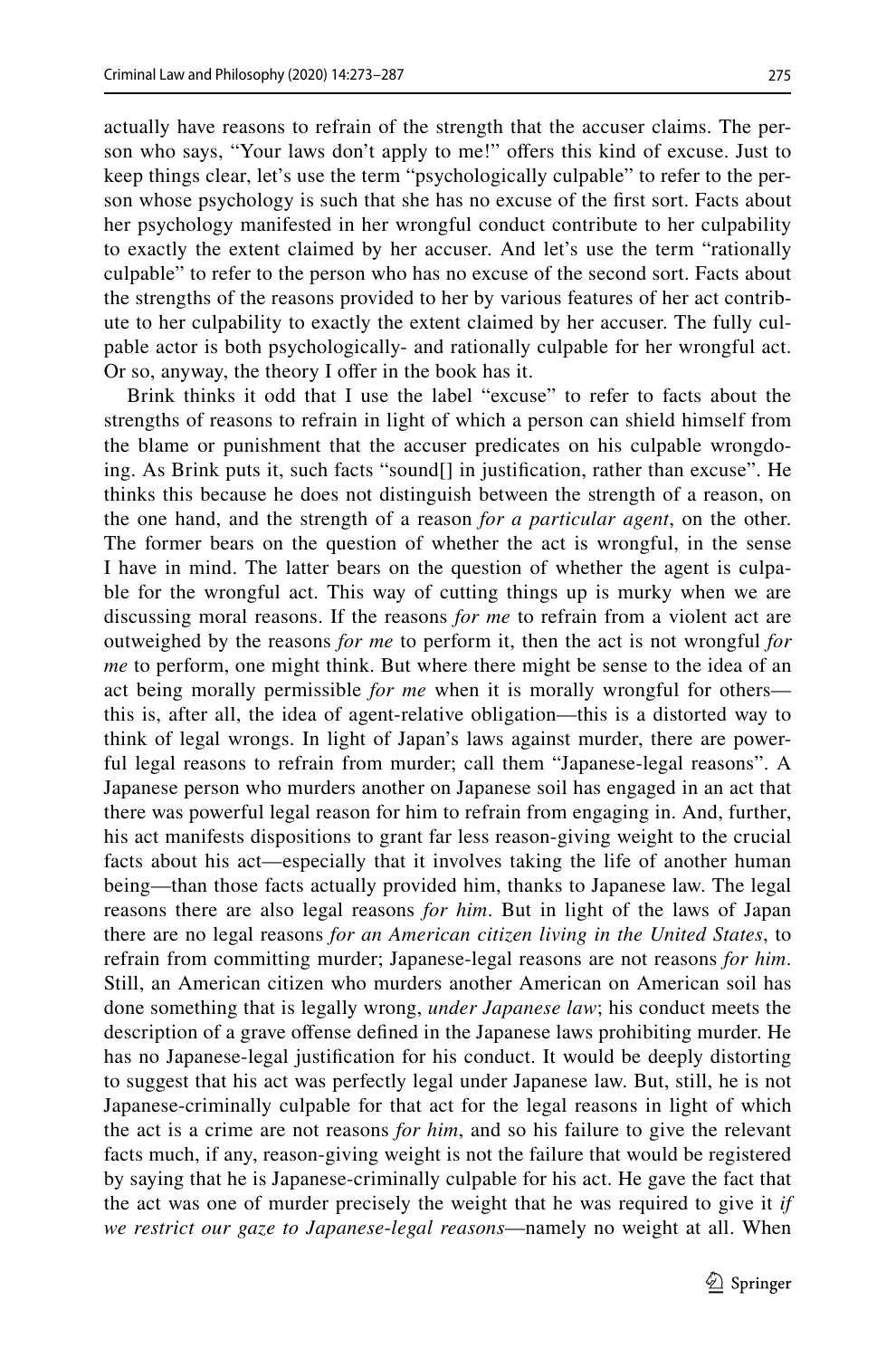Japanese officials accuse him of a culpable violation of Japanese law, they are right that he violated the law they are authorized to enforce, and wrong that he did so culpably.

To offer a legal justification is to show that there is no legal reason, that the accuser has authority to enforce, to refrain from the act one committed. To offer an excuse of the second sort to criminal culpability, by contrast, is to show that there is less legal reason *for the agent* to refrain from the act than the accuser assumes or asserts and thus that there is no mismatch between the reason-giving weight the agent assigned to the relevant facts and the relevant species of legal reason-giving weight. The latter plea is consistent with granting that there is no justifcation, or even partial justifcation, for the act. This is why a showing that there is less reason *for the agent* to refrain than the accuser asserts sounds in excuse, rather than justifcation. The accuser is not placed under any pressure to assert that the act is supported by reasons more than he claimed when he made the accusation.

Now, Morse, Brink and I are all in perfect agreement that a person's age, as an empirical matter, supports an inductive inference about that person's degree of psychological culpability for wrongdoing. A 16 year-old who steals a car and takes it on a joy-ride is likely to be less psychologically culpable for that ofense than a 25 yearold who does the same thing. The reason is that a wide-variety of well-known psychological facts concerning intention, belief, awareness of risk and motive, for a start, bear on psychological culpability, and 16 year-olds and 25 year-olds typically difer psychologically in culpability-relevant ways, even given the same behavior performed in the same circumstances. The 16 year-old, for instance, is less likely than the 25 year old to have harbored the intent never to return the car; he is more likely than the adult not to have given any thought to what he was going to do with the car at the end of the joy-ride than the 25 year old. Assuming that a theft accompanied with such an intention is more culpable (because more psychologically culpable) than one performed without it—a fact refected in the law in the distinction between the crime of theft and the more serious crime of larceny—the age of the ofender might support the conclusion that the ofender is diminished in culpability for the crime. If all we knew were that Kid and Adult had each stolen a car and driven it around for fun before being arrested, we would be more warranted in concluding that Adult had committed the more serious, because more criminally culpable, crime of larceny than we would be in reaching that conclusion about Kid. And the same goes for other psychological contributors to criminal culpability. If impulsiveness ameliorates criminal culpability, for instance (which I doubt, but set that aside), then, similarly, we would have reason to think it more likely that Kid is reduced in culpability than Adult, given the same body of evidence about their respective acts and circumstances.

Where Brink, Morse and I disagree is on the question of whether there is any residual ground for leniency towards the kid when, in fact, the kid is just as psychologically culpable as the adult. I hold the view that the kid is owed a break, in comparison to the adult, *even if both took the car with the intention never to return it.* Do Brink and Morse reject that claim? No. Their shared view is that even when you do not fnd *that* diference between the kid and the adult—which, they would agree, makes a diference to culpability—you virtually always fnd some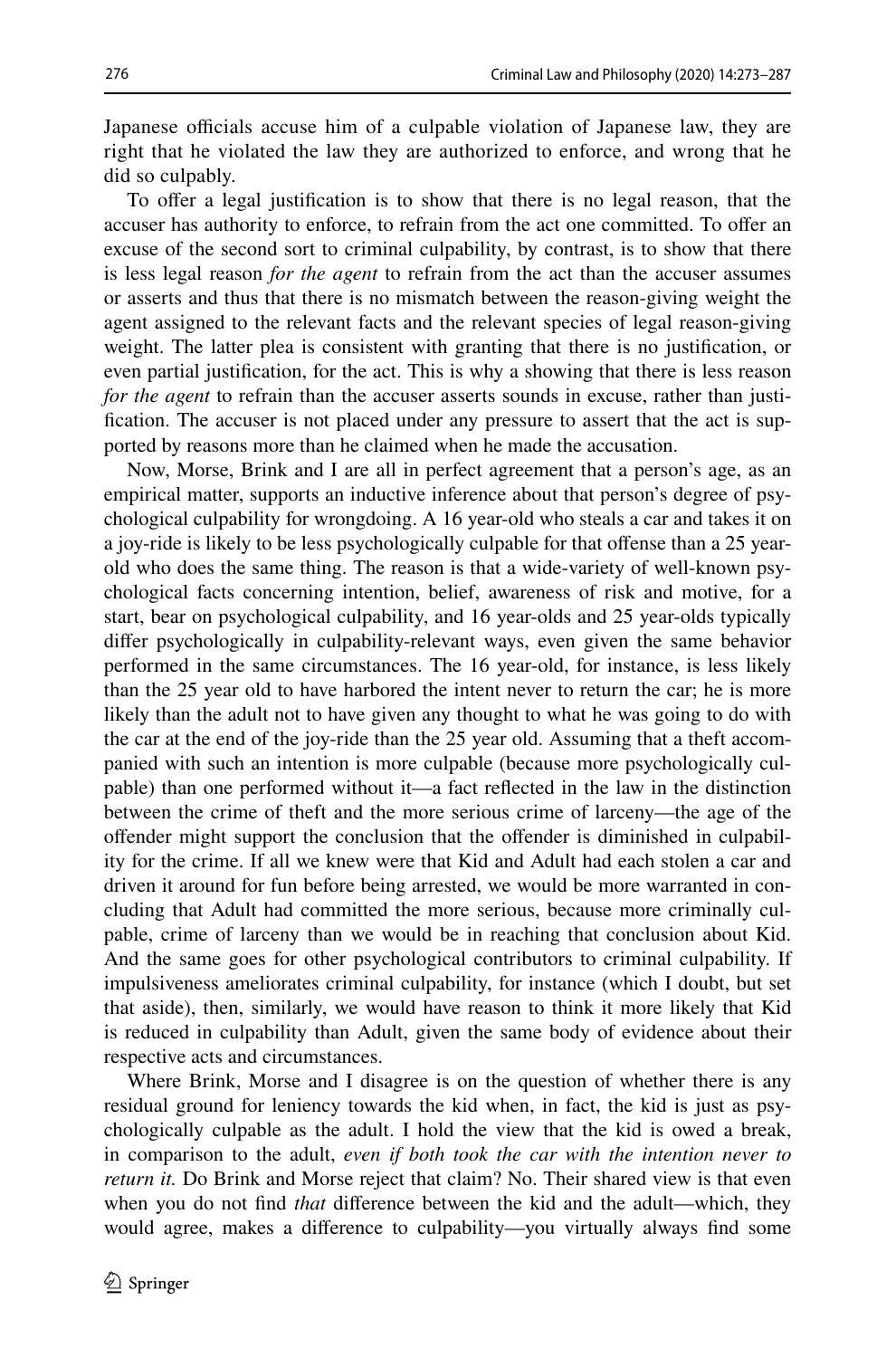*other* psychological diference that is culpability-relevant. So, yes, they would say, chances are the kid is owed a break that the adult is not owed, even when both plan to keep or sell the car. But this is because chances are there is another psychological quality, call it  $X$ , that the kid lacks and the adult possesses, where people with  $X$  are more culpable than people without it. Of course, we can adjust the hypothetical so that the kid and the adult do not difer even in this respect—in addition to having the same criminal intention, both have quality X. I think there's still a reason to be lenient towards the kid. Of course, Brink and Morse can respond, "Well, even if they are both X, chances are they aren't both Y, and so chances are the kid is less psychologically culpable." But at a certain point, as they are both aware, I stand frm and insist that there's a residual culpability-based ground for leniency, and they deny it insisting that if the kid and the adult are both X, and Y, and Z, and so on, then there is no culpability-based reason for treating them diferently.

Morse's and Brink's next steps, at this point, are diferent from one another. Consider Morse frst. As he emphasizes, in the book my argument appeals, at this point, to a brute intuition that may not be shared, namely that even when we control, in the thought experiment, for all the culpability-relevant psychological features, the kid is still owed a break; this is a central premise in my "argument from empirical dependency" that Morse describes. And Morse reports the anecdote that only one of his ten students shared this intuition. (If you, Dear Reader, are the one of Morse's students brave enough to stand up for the truth, please drop me a line!) My general view, however, is that many people who think they do not share this intuition are actually committed to it, a fact that is revealed by their other intuitive commitments. In fact, I think that *Morse himself* is committed to it, and that this commitment is betrayed in his essay.

To see this, note that when considering the question of whether we should be worried about a social policy that gives breaks to some kids who are no diferent psychologically from some adults to whom the policy gives no breaks, Morse asks a rhetorical question:

[W]ould it be so objectionable if some young people were not subjected to the full deserved afflictive imposition of state blame and punishment?

I completely agree with Morse: this would not be objectionable, provided that we understand "deserved", as he intends it, to mean what is warranted in light of the child ofender's psychological culpability. Unlike Morse, however, I have an explanation for why this would not be objectionable: the young people who are spared are less deserving of punishment, because they are diminished in rational culpability, despite not being diminished in psychological culpability.

But the important point to see is that whatever the explanation for it, what we are in agreement about is precisely what Morse claims he and almost of all of his students deny. Imagine that Kid and Adult, who difer only in age, do the same bad thing, with the same mental states, manifesting the same dispositions for recognizing, weighing and responding to reasons; they are equally psychologically culpable. Under the policy Morse is discussing, which is our current policy, Kid is given a break that Adult is denied. Now imagine a competing policy: give Adult the break and give Kid the full helping of punishment. Under this alternative policy, exactly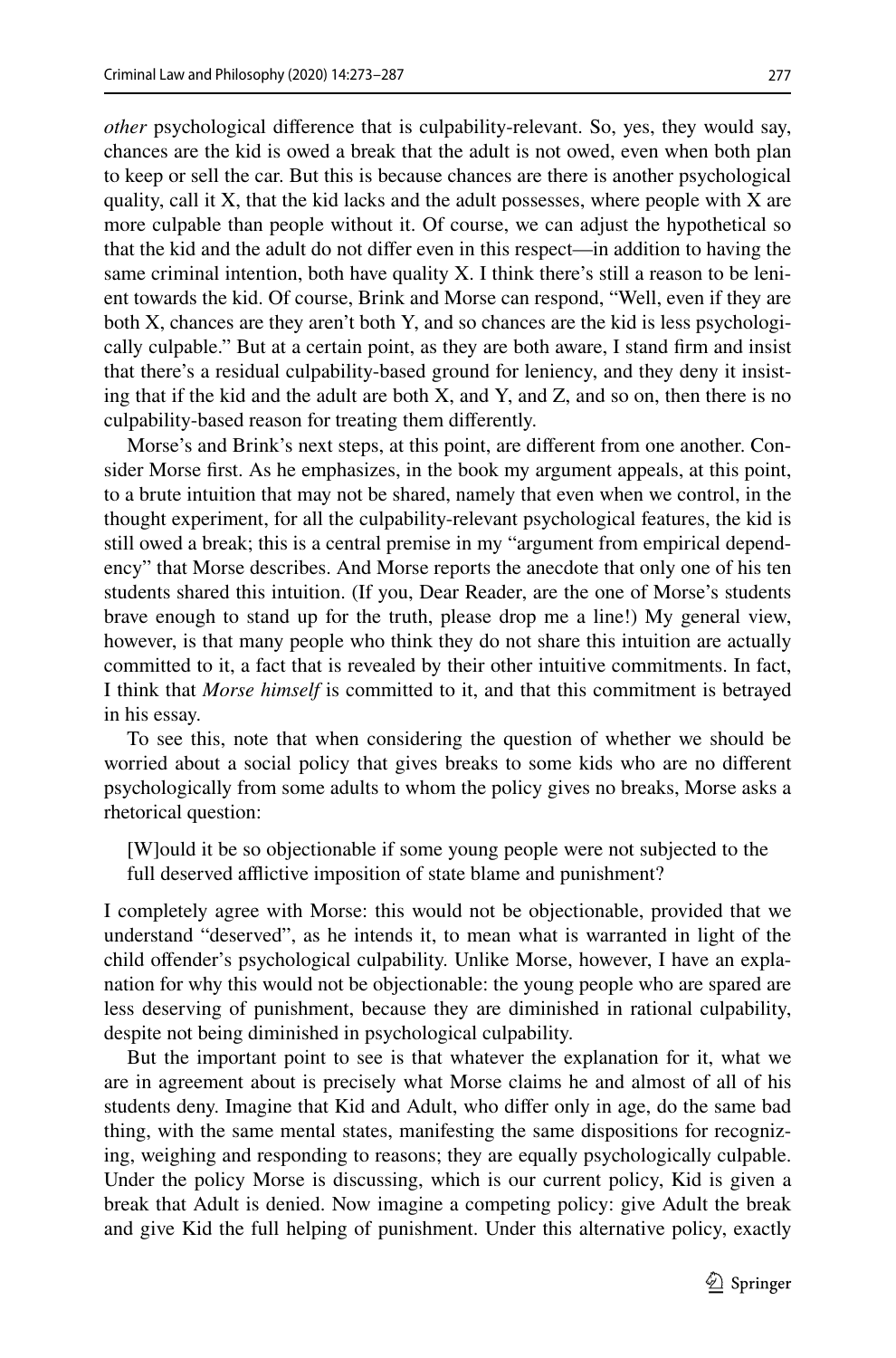the same number of people are "not subjected to the full deserved afflictive imposition of state blame and punishment". So, now ask yourself: which of these two policies do you prefer? Do you prefer that the benefciaries of our errors in excessive leniency are kids or adults? Or are you indiferent between the two? I submit that if Morse were indiferent, he would not ask his rhetorical question. The power of the question is that he is asking to envision *kids* being given a break in comparison to psychologically identical adults. That image makes intuitive moral sense to us—to *Morse*. He too harbors the intuition—whether he knows it or not—that there is something about being young, beyond the psychology of the young, that supports leniency. If he did not feel this way then he would see a system, our system, in which fully psychologically culpable kids are given breaks denied to adults as just as (un) problematic as one in which fully psychologically culpable adults are given breaks denied to kids. He does not, so we are in intuitive agreement.

However, it is important to see that Morse does not rest solely on the contention that intuition opposes the idea that there is residual importance to age beyond its import as a proxy for the presence of psychological features that matter to culpability. He claims that there is a conception of responsibility under which the category of kids who are psychologically similar to some fully responsible adults in all the ways that matter to responsibility is necessarily empty. It is not just that there are not, in fact, any such kids; rather, there *cannot* be any such kids under the theory of responsibility he envisions. The very concept of responsibility implies that there are not.

To make good on this idea, Morse proposes, in line (at least on the surface) with the view of John Fischer and Mark Ravizza, that a necessary condition of full responsibility for wrongful conduct is "taking responsibility for" the psychological mechanisms that generated the conduct. I have my doubts about this claim. I think that failing to take responsibility for the states and dispositions of oneself that generated wrongful behavior is itself often culpably wrongful behavior. The person who steals my car and then refuses to own the fact that he cares more about the thrill of the joy ride than about my rights to control my property, is worse, not better, than the one who at least accepts that as an important fact about who he is. To suggest that it is an excuse to engage in the kind of wrongful behavior involved in disavowing ownership of who we are is to gets things exactly backwards. Those who refuse to take responsibility for the facts about themselves that gave rise to their wrongdoing do not shield themselves from moral criticism; they open themselves up to a new line of it. But let's set that aside and grant for the sake of argument that defendant D is responsible for crime C only if D takes responsibility for the facts about himself thanks to which he C'd.

Note that granting this does not by itself grant what Morse claims. If taking responsibility for one's psychological states and dispositions is itself a psychological state or disposition then it has no necessary connection with age. Some people might do this early in life, some later, even if it is common to do it after the age of 18. That is, age might be a very good proxy for taking-responsibility-for. The question will thus remain: if you fnd two wrongdoers who are identical in this respect, among others, but difer only in that one is under 18 and the other is over that age, is there a culpability- based ground for treating the younger of the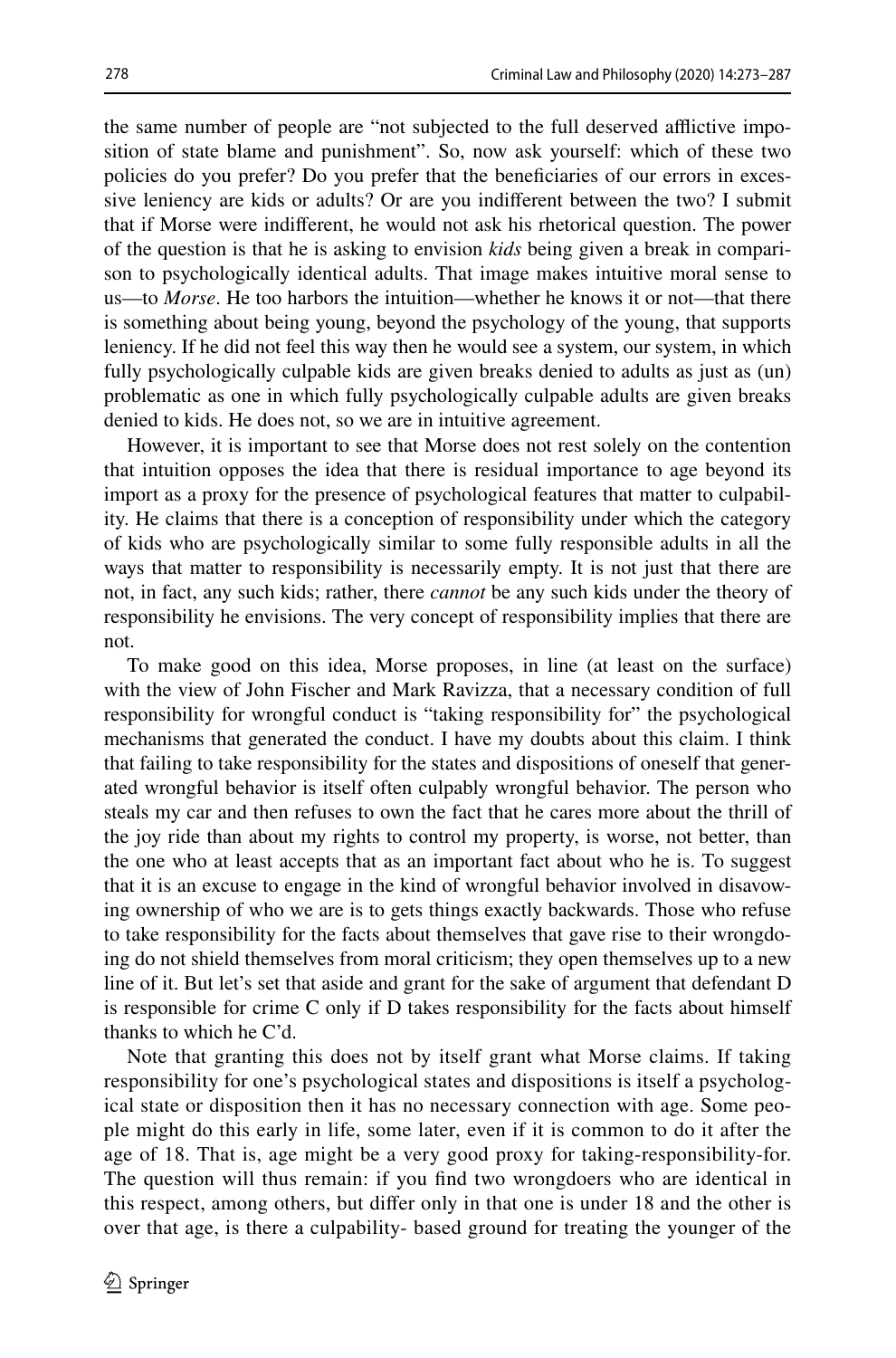two more leniently? The assertion that an overlooked psychological property, distinct from objectionable intent, impulsiveness, or susceptibility to peer infuence, for instance—namely the property of taking-responsibility-for—is necessary for responsibility brings us back to where we were before. It recapitulates rather than advances the argument.

But Morse is fully aware of this point. His suggestion is that taking-responsibility-for is a quality that only adults can possibly possess. Any assertion to the efect that a 16- or 17 year-old, for instance, has taken responsibility for who he is is necessarily false. Morse says some things in support of this idea that have a certain appeal. He suggests, for instance, that to take responsibility one needs years to "test one's reasons against experience". Those who haven't had enough experience, just can't do it. I must confess that the more I try to adopt this initially attractive idea, the more darkness surrounds it. If the idea that we all need awhile to take responsibility for who we are were an empirical claim about what's typical or normal, then I think it's probably true; but it would then not be a truth sufficient to the task at hand since taking-responsibility would be just one more thing that ordinarily takes a long time, but could, in theory, be done quickly. But I start to lose my bearings when I think of it any other way. Presumably, some people have indeed taken responsibility for the psychological mechanisms and dispositions that generate their wrongful behavior. Pick one such person who achieves this by the age of 19 and happens to have slept for exactly 10 h per night from birth. Now imagine someone who had identical waking experiences, and reacted to them in exactly the same way, but for each 10 h period of sleep that the frst person had, he had only 8 h. His second day of life starts 2 h earlier than the frst person's second day but is otherwise the same; his third day 4 h earlier; and so on. Before his 18th birthday, this second person has had exactly the same waking experience as the frst person has had by the age of 19. Why would anyone think that the frst person has taken responsibility for who he is, but the second cannot have, since he hasn't been around long enough? When did he frst turn this trick? Presumably while asleep.

I do not mean to make light of Morse's idea. I think that Morse is giving voice to a picture that is closely allied to one according to which time by its very nature enables certain forms of psychological process that are essential to responsibility quite independently of how that time is spent. It is this idea, perhaps, that underlies the thought that the elderly are worthy of forms of respect that younger people are not, no matter how they have spent their respective years. But to me this is not a theory of responsibility, or of anything else, exactly; it is instead just an expression of the deep intuition that age has some kind of signifcance to our moral assessments of people that outstrips anything that it indicates about the content of the life lived over those years. This fundamental intuition manifests itself in various ways, most notably for our purposes in the thought that kids are owed leniency when they commit crimes even when nothing of signifcance has been omitted from their short years of experience that distinguishes them from fully responsible people who are older than they are. In the end, that is, the idea that it is simply not possible to take responsibility for oneself without living to adulthood involves a commitment to, rather than any kind of explanation for, the claim that all else equal kids are owed leniency. To say that all else can be equal and yet that those above a certain age can be responsible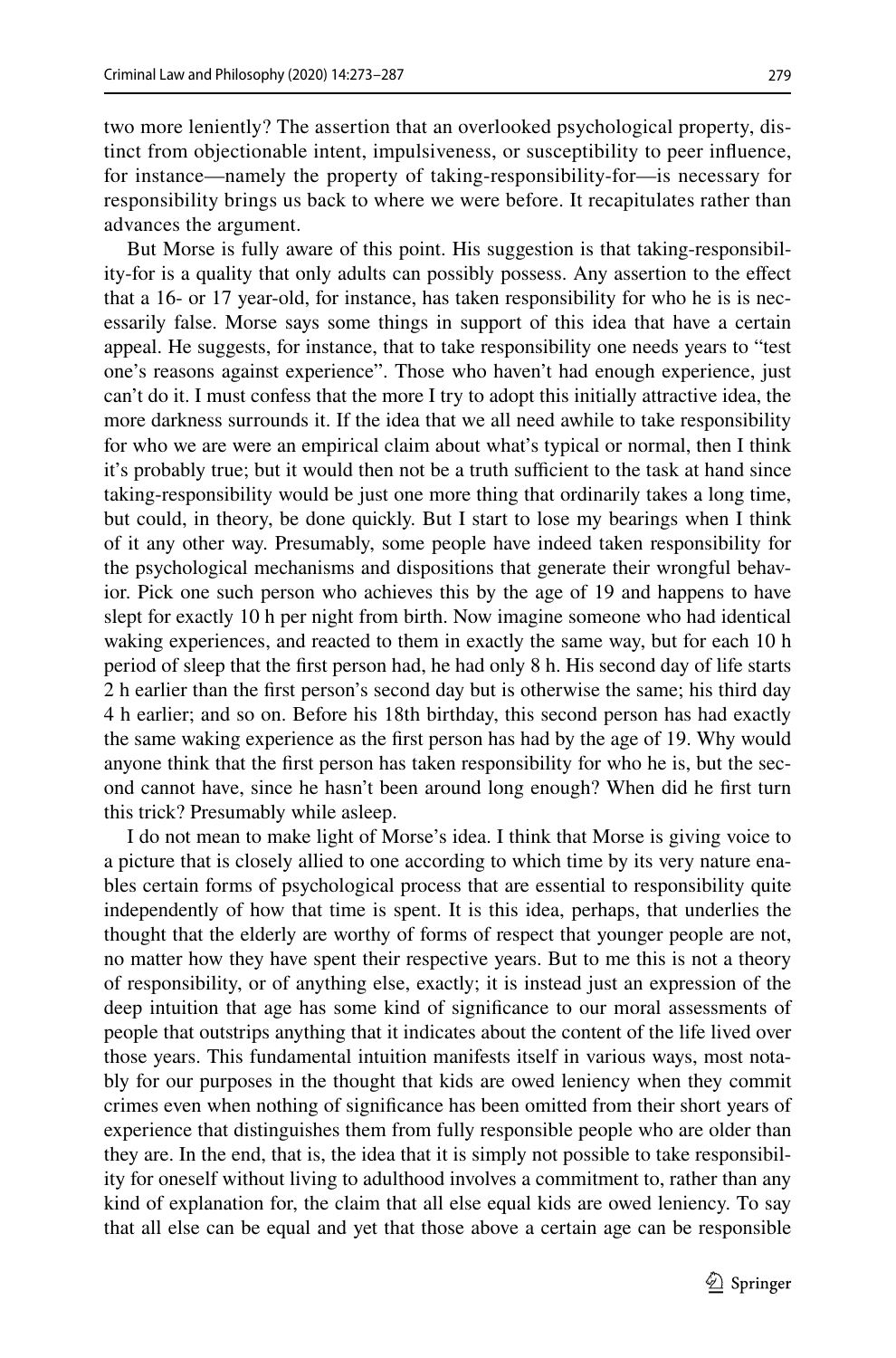in a way that those below it cannot is just to assert exactly what my book aims to rationally ground.

Perhaps I am misinterpreting Morse. In some of his remarks, Morse seems to suggest that the question of how much time is necessary for a person to take responsibility for his psychological states and dispositions is a matter of social agreement. You haven't taken-responsibility-for before the age of 18 because we've decided that you haven't. That would imply that psychological twins, one of whom is younger than 18 and the other of whom is over, can difer in responsibility for identical wrongful acts. This is to give up on the idea that age matters solely because it is evidence of psychological states and dispositions. It also matters, on this view, because we have decided it matters to the defnition of taking-responsibility-for. In fact, if we start to dig into the question of why we would make that decision I think it likely that the view will end up being identical to my own. The most plausible reason for us to stipulate that there is a diference in responsibility between people who difer only in age is because we have already, for distinct reasons, stipulated that there is another diference between them: they difer in how much say they have over the law.

In short, it seems to me that Morse's proposed theory of responsibility, under which taking-responsibility-for is a necessary condition for culpability, either ofends the intuition that he and I tacitly share, or else amounts to a view that, when developed, will be no diferent from my own. I therefore claim Morse as an ally, while recognizing that he will view himself as, at most, an involuntary conscript.

Turn now to Brink. He presses an idea that Morse, too, proposes, namely that there are sometimes pragmatic reasons to adopt categorical public policies—such as the policy of treating *all* children more leniently than otherwise identical adults even where there is no good reason to think that the substantive distinction that we hope to mirror is categorical. There is little reason to think that the best way to get public actors, like prosecutors and judges, to behave as we want them to is to tell them exactly how we want them to behave. The darts player who fnds that he tends to miss to the right aims to the left of the bullseye, rather than at the bullseye, to compensate. Similarly, if we think that public actors are likely to screw up if instructed to punish in accordance with psychological culpability, thereby too harshly punishing a lot of people who are diminished in psychological culpability, then we might instruct them to do something diferent, like give a break to all the kids regardless of their degree of psychological culpability, and thus get better results. We might instruct them, essentially, to aim away from the target we hope they will hit.

Brink suggests a variety of things that he thinks support the idea that a categorical policy will get us closer to apportioning punishment to psychological culpability than a non-categorical policy. One of these is an epistemological observation: it is difficult to reliably identify the psychologically culpable children.<sup>[1](#page-7-0)</sup>

<span id="page-7-0"></span><sup>&</sup>lt;sup>1</sup> The Supreme Court has said that olnly the incorrigible children who commit murder should ever receive the sentence of life without parole (LWOP). Many juvenile justice advocates have noted that it is very difficult to say confidently that any given child really is incorrigible and so the LWOP sentence should be vanishingly rare. My remarks in the main text are intended to be compatible with this point.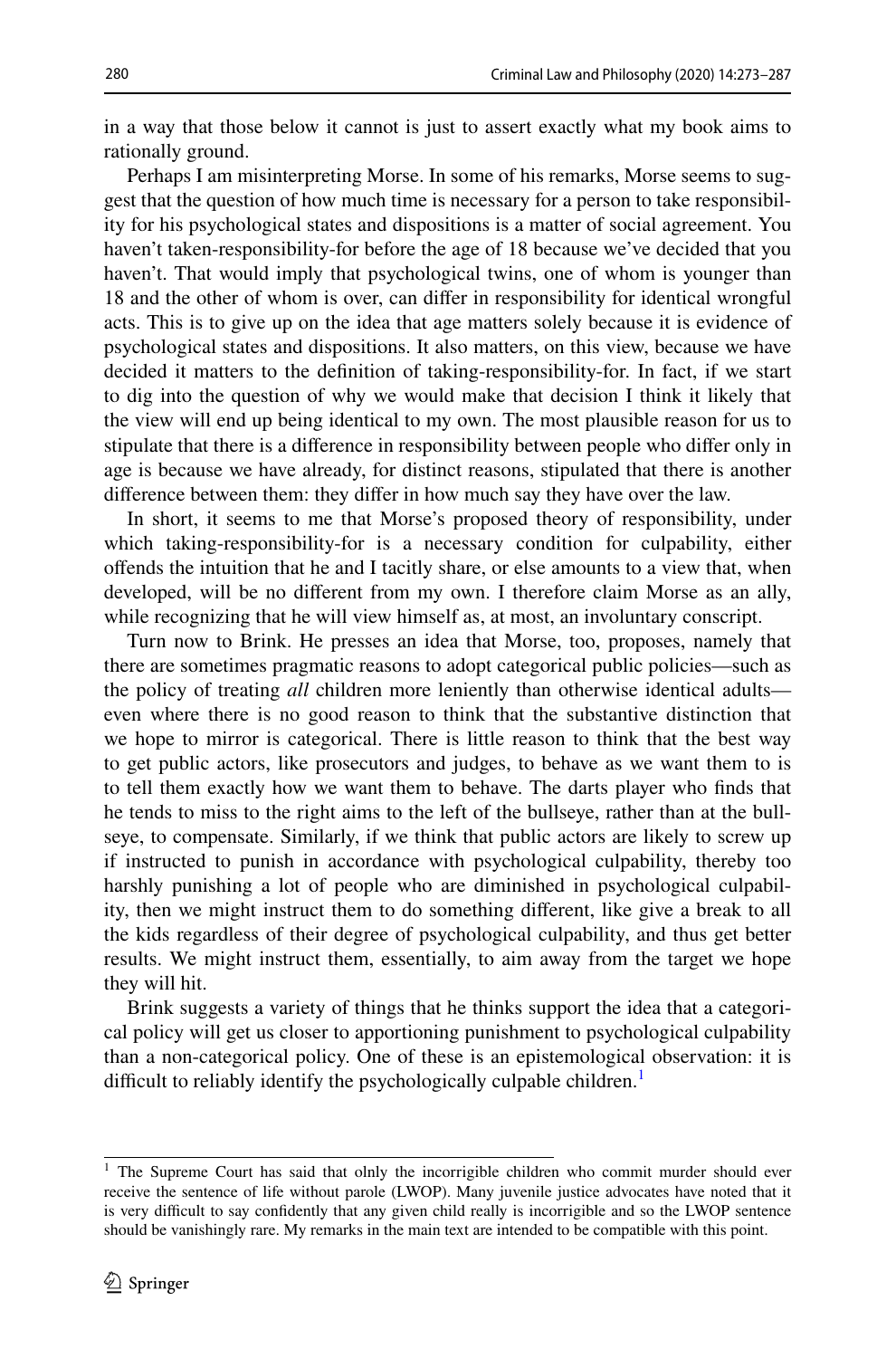In general, of course, we should not punish a person at a level that would be appropriate for someone with a given characteristic, and because she has it, unless we are confdent that she does, indeed, have that characteristic. And the confdence level here must be high. This is what underlies the adoption of the "beyond a reasonable doubt" standard of proof in criminal trials. Further, psychological culpability is hard to establish to this level of certainty. It is hard to establish, for instance, that the car thief intended never to return the car. Still, it can be done. If he said to the police that he was intending to sell it, or if an informant told the defendant in advance he would buy the car, then there can be very good evidence of psychological culpability. When we are interested in subtler facts—such as whether the defendant was aware of a 20% rather than a 10% chance that his act would cause harm, or whether he is exceptionally impulsive—then it's harder, of course. But the question is this: when we hold fxed both the question about psychological culpability that we are trying to answer, and hold fxed the evidence that bears on it, are there reasons to doubt the inference about the child that do not apply to the adult who is the same in these respects? If all we know is that both had a buyer for the car when they stole it, is there any reason to doubt that the child had the same culpable intention as the adult? Of course, those who decry our capacity to assess the psychological culpability of children will insist that they are not talking about easy-to-detect things like an intention never to return a car. Fair enough. But when they identify hard to detect qualities, perhaps essential to what Brink calls "normative competence", they still need to show that those qualities are *even harder* to detect in children. The truth is that nobody who has asserted that we can't say with confdence which children are psychologically culpable has met this burden.

In order to make inferences from observable behavior to psychological culpability you need to understand the person you are assessing. And it is true that for many of us it is easier to do this when you share important features, including but by no means limited to age, with the person whose psychological culpability you are assessing. After all, we mostly reconstruct the minds of others by asking ourselves what we would have been thinking if we had been in their circumstances and behaved the way they did. But there is really no reason to think that adults are any less good at assessing the psychological culpability of children than, for instance, women are at assessing the psychological culpability of men, or than Black people are at assessing the psychological culpability of Asian people, or than poor people are at assessing the psychological culpability of rich people, and so on. In all of these cases, there is a risk that the person making the assessment will make a bad inference and so recommend too harsh a punishment. But in none of these cases would we say that the risk supports the claim that the right policy is one of categorical leniency. So why does it seem to so many that it supports that clam when it comes to children? It seems to me that those who say, as Brink does, that it is best to adopt a categorical policy of leniency, given how hard it is to identify the psychologically culpable children, are really just certain that *something* that they cannot articulate makes children less culpable than adults. That is, support for this idea is just another way of evincing commitment to the very conviction that I aim in my book to explain, namely that age has importance to responsibility that goes beyond what it tells us about the psychology of the young.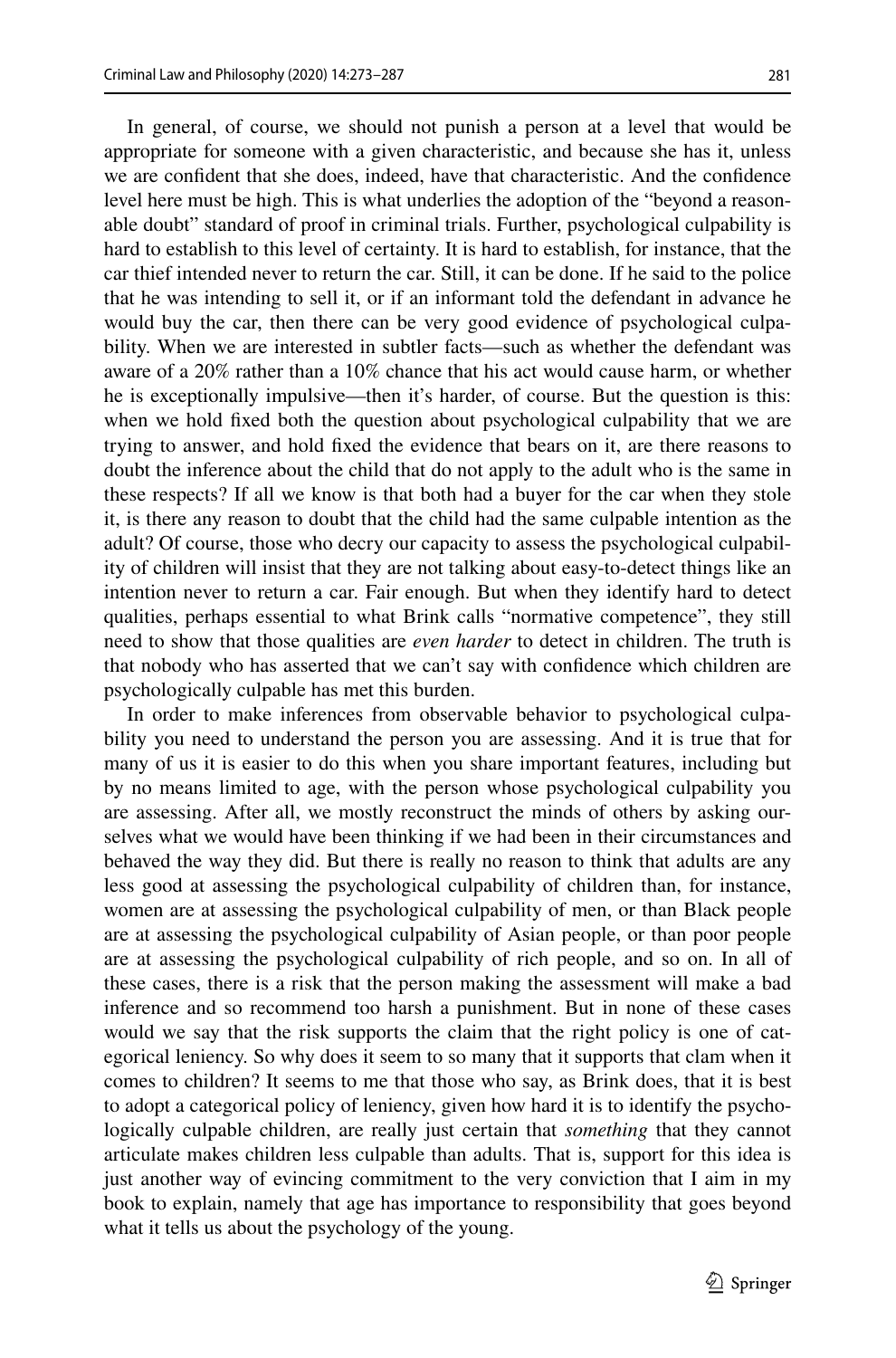In several places, Brink equates the idea of categorical leniency towards children with unqualifed opposition to trying juveniles as adults, in adult courts the practice of "transfer". He favors, instead, the approach recommended by the Model Penal Code, under which transfer is possible for 16- and 17 year-olds, but only when a presumption of reduced psychological culpability is rebutted. I think, however, that one could favor categorical leniency towards children, as I do, and still allow the possibility of transfer. The reason is that it is far from clear, as a general matter, that a child will be treated more leniently in the juvenile court system than in the adult. This is often true, but there are many factors. The absence of jury trials in juvenile court, for instance, can cut either for or against a defendant, depending whether the judge is really willing to consider the possibility that the defendant is innocent. Further, judges in juvenile court often have enormous discretion to extend the sentences of kids who do things like mouth-off to teachers, where the equivalent bad behavior in adult prisons and jails would never result in increased sentences. And consider another, often overlooked factor: It is common for the parents or guardians of children tried in juvenile court to be assessed by the judge, either formally or informally, in deciding what punishment to issue to the child. If the judge has a favorable impression of the parents, she is much more likely to tolerate that at least some signifcant piece of the child's sentence is served under parental supervision, rather than in juvenile detention perhaps with an ankle bracelet that allows the child's location to be monitored when she goes from home to school and back again. The result is that a child whose parents are likely to please the court can expect leniency in the juvenile system due to that fact where it will provide him with nothing in the adult system. But, by contrast, a child whose parents are either absent, or because of criminal records, or evidence of other serious problems, are unlikely to be thought reliable by the court, may end up with longer terms of confnement than a similar ofender would have received in the adult system, especially for minor crimes that are typically dismissed or pled down to very little when committed by adults. A juvenile who paints graffiti on a building, and whose parents are thought unreliable or criminal by the court, is likely to spend more time in juvenile detention than an adult who did the same thing would spend in jail.

My point is not to argue for transfer; far from it. I think it is much more likely that the fact about children that makes them worthy of leniency—namely that they have less say over the law than adults—will be overlooked when a child is tried in adult court. The decision to transfer the child, that is, is very likely to be viewed by those who must determine what punishment to give the child as a license to ignore the fact that any leniency is warranted; it is likely to be understood as a fnding to the efect that the child is unworthy of the leniency appropriate for other children. In fact, I think this error is exacerbated by the view that children are owed leniency only to the extent that they are reduced in psychological culpability. And fair enough: if the child is transferred because he is shown to be psychologically culpable, and if there is no other reason to be lenient to children, then there is no reason to be lenient to the child who has been transferred. For this reason, this is not, like so many philosophical errors, a harmless one.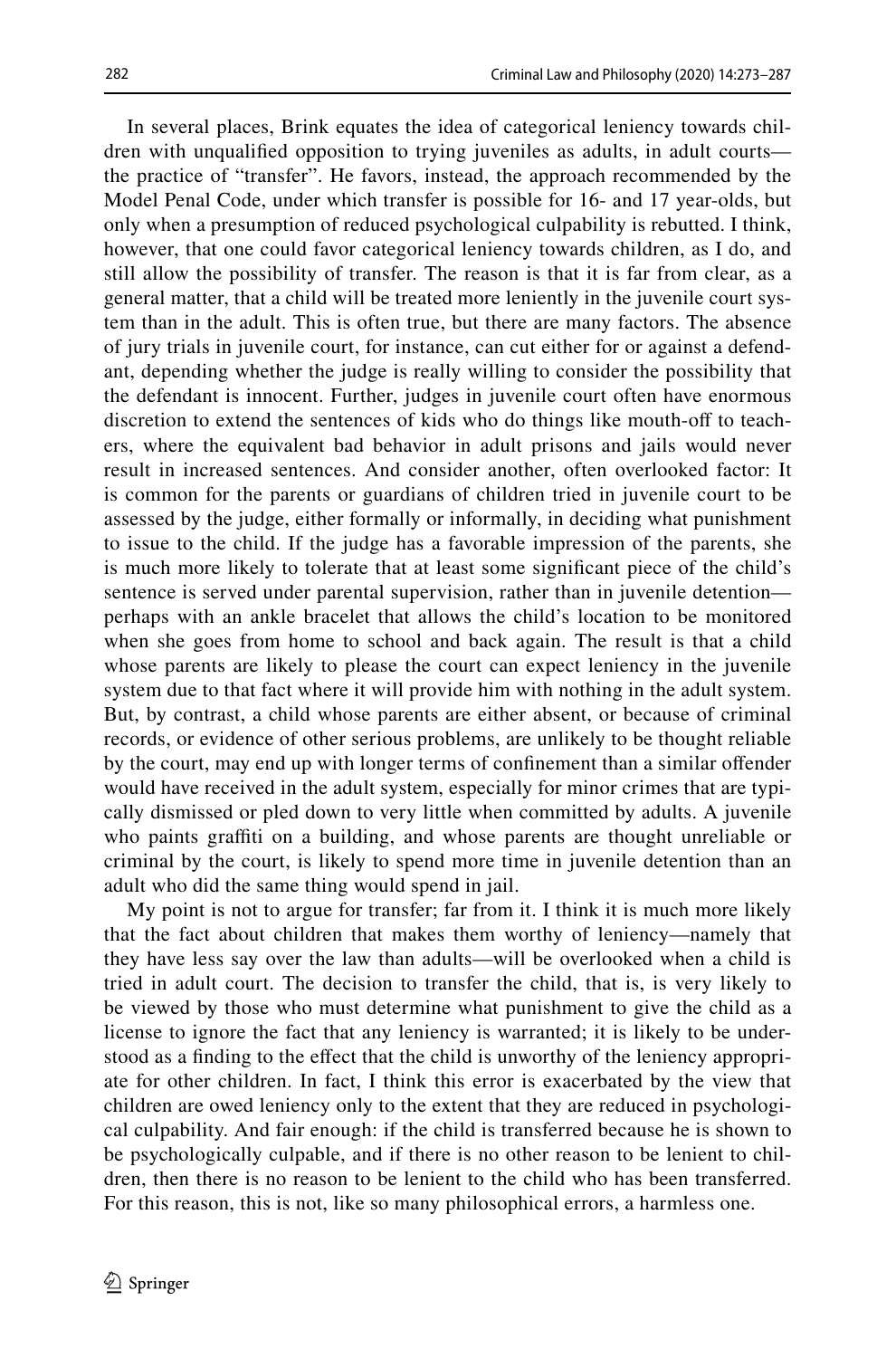#### <span id="page-10-0"></span>**3 Justifying Democracy and the Structure of Political Authority**

As Brink notes, one might think (and I do think) that leniency towards child criminals is justifed by their diminished political status. One might think (although I do not think) this is because the standing of the government to punish a person is a function of that person's political status; more status, more standing. On this view, the diminished political status of the punish*ed* tells us something about the punish*er*, which is relevant to the punisher's mandate. On this view, status is like jurisdiction. The punisher has standing to punish an ofender only if the ofender is in his jurisdiction. So, the punisher might not be warranted in giving twin ofenders twin punishments, since one might be outside of his jurisdiction entirely, or only partly inside it. Political status, on that way of developing the political view, is like that.

There might be a way to develop this line of thought so as to fll the obvious explanatory gap—namely the gap between ofender status and government standing. But I think, and argue in the book, that political status matters *to culpability*. Children's diminished status diminishes the strength of the legal reasons for them to refrain from criminal conduct, and so diminishes the gap between the weight they assign to those reasons and the weight they should assign. Put crudely: When the adult and the kid both give a  $-2$  to the fact that the violent act they are considering is violent, and then go ahead and perform it, the kid is less criminally culpable because he should have given the act  $a - 10$  in light of its violence, while the adult should have given it a  $-20$ . (Note: there probably is no such difference when what is at issue is *moral* culpability.) Since what matters to culpability is the size of the gap between the way in which the wrongdoer recognizes and weighs reasons, on the one hand, and the way in which she should, on the other, the child is less criminally culpable than the adult, even though the child is just as *psychologically* culpable as the adult. Both are criminally culpable to some degree, but the child is less culpable. If these numbers meant anything, we would have a diference also in *degree* of criminal culpability: the child is 8 points off, the adult 18.

There are two main pillars to this line of thought: the theory of culpability, and the theory of legal reasons under which their strength for a particular person varies with the amount of say that person has over the law. Howard accurately reconstructs my reasons for accepting this claim about the strength of legal reasons. I think that a feature of a particular act (e.g. it is violent) provides a legal reason *for* one to refrain from the act thanks to one's complicity in the set of social facts in light of which that feature provides a legal reason for refraining. Thanks to Japanese law, there is a legal reason not to commit murder, but it does not provide a legal reason *for me* because I'm not complicit in Japanese law. And I think that one is complicit in the relevant sense to the extent that one has a say over the law. More say, more complicity, stronger legal reasons for one to refrain, greater culpability constituted by a given set of manifested dispositions for recognizing and weighing reasons. Roughly: you are culpable when your wrongful acts refect a failure to take the perspective on reasons that you ought to take; and you ought to take the law's perspective on what reasons there are to the extent that it's *your* law; and it's your law to the extent that you have a say over it. That's the idea.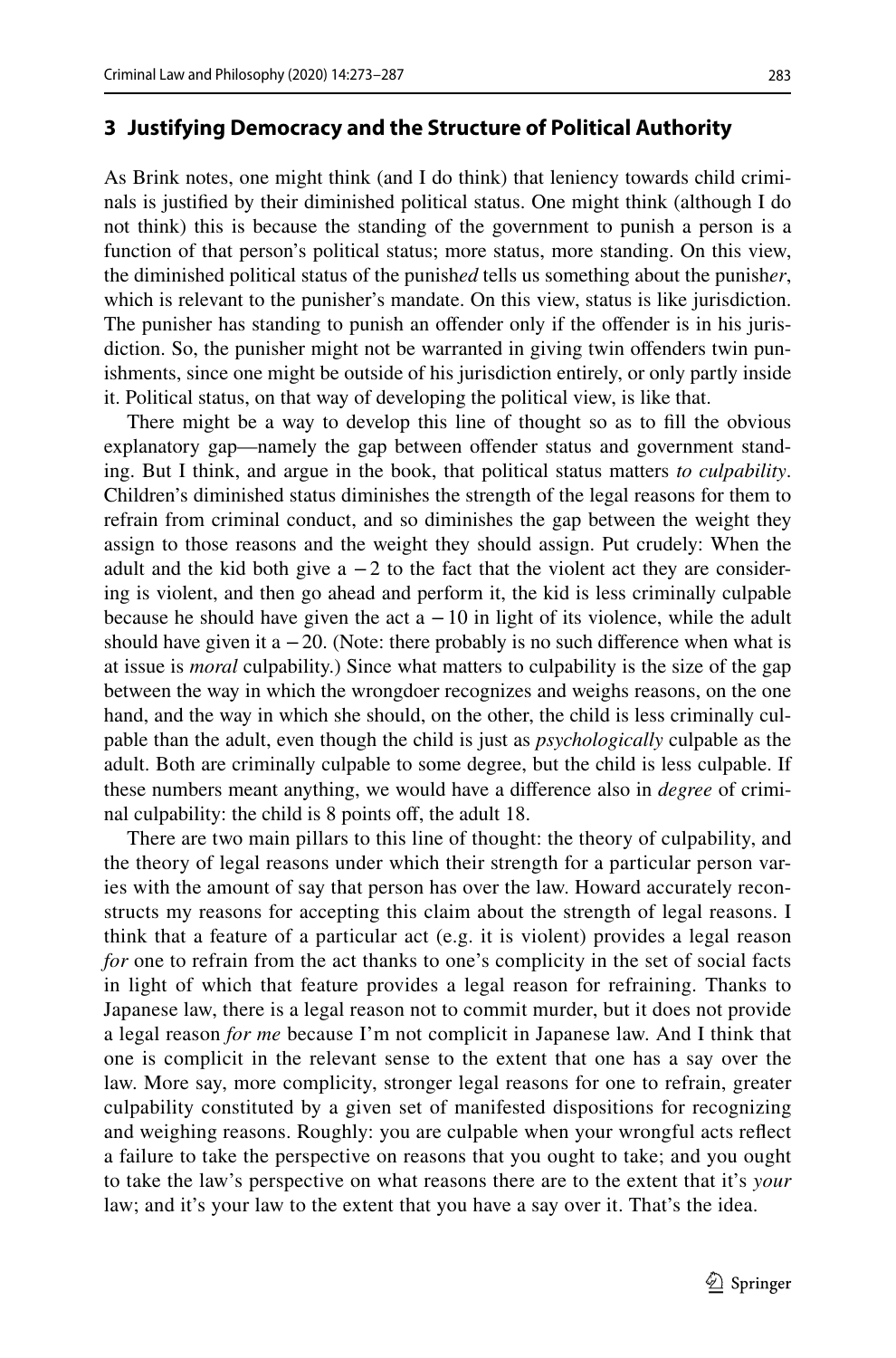Howard holds that this line of thought depends on a Rousseauian view of political authority, as I suggest in the book. And he notes, quite rightly, that such a view is out of fashion. Further, he claims that the link that I see between diminished political status, on the one hand, and diminished criminal culpability, on the other, is missing under other, attractive justifcations for democracy. Say one thinks, for instance, that people should have a say over the law—the central, if vague, principle to which democracies conform—because the laws that we end up with when this is so better serve our joint interests. Such a view has no implication to the efect that the strength of legal reasons varies with one's say over the law, notes Howard.

The book contains no serious engagement with contemporary accounts of what makes democracy a good idea. This is largely because when I wrote the book I did not think I was assuming either that democracy is a good idea (although I suppose it is), or that a Rousseauian explanation for why it is (roughly: it is necessary for unwanted government action to be in harmony with individual autonomy) is the right one. So how should all of my Rousseauian talk in the book be understood?

To see what I am up to, I think it helps to consider an analogy. Consider the distinctive normative power that we exercise when we make promises. When we exercise this power, we make it the case that certain features of actions we are considering give us moral reason to perform and refrain from those acts, where, prior to the promise, they did not. So, for instance: I promise not to divulge an embarrassing piece of information about you. Now I am considering performing an act that would divulge that information. That feature of the act gives me both non-promissory and promissory reasons to refrain from the act. The non-promissory reasons, let's suppose, derive from the fact that the act would fail to respect your privacy, given that it has this feature. That might or might not have been the reason that I promised not to divulge the information; perhaps you gave me no additional incentive to make the promise, for instance, or perhaps you did. In any event, thanks to the promise this feature of the act gives me a promissory reason to refrain from it. Further, and importantly, the fact that it gives me a promissory reason can change. You can release me from my promise. When you do, the act still provides me with all the same non-promissory reasons to refrain, but the promissory reason disappears. The presence or absence of the promissory reason provided by the feature of the act I am considering varies with the presence or absence of your act of release.

What I just offered was a brief description of the structure of reasons generated by an exercise of the normative power involved in promising: their presence or absence tracks the presence or absence of the promisee's act of release. Nothing was said about whether it is a good idea to have the promissory power, or whether it is a good idea for me to exercise it as I did. What was described is independent from any particular answer we might give about why it is a good idea for people to have a power to make a feature of an act reason-giving by saying, "I promise", or why it is a good idea for others, promisees, to have the power to undo all that by releasing the promisor. In fact, it is perfectly consistent with the view that everything would be better if promisees lacked the power of release. Say it would. Say that our joint interests would be far better served if promisees lacked this power—if, that is, the presence or absence of a promissory reason did not track the presence or absence of the promisee's act of release. That would be an interesting thing to learn and it might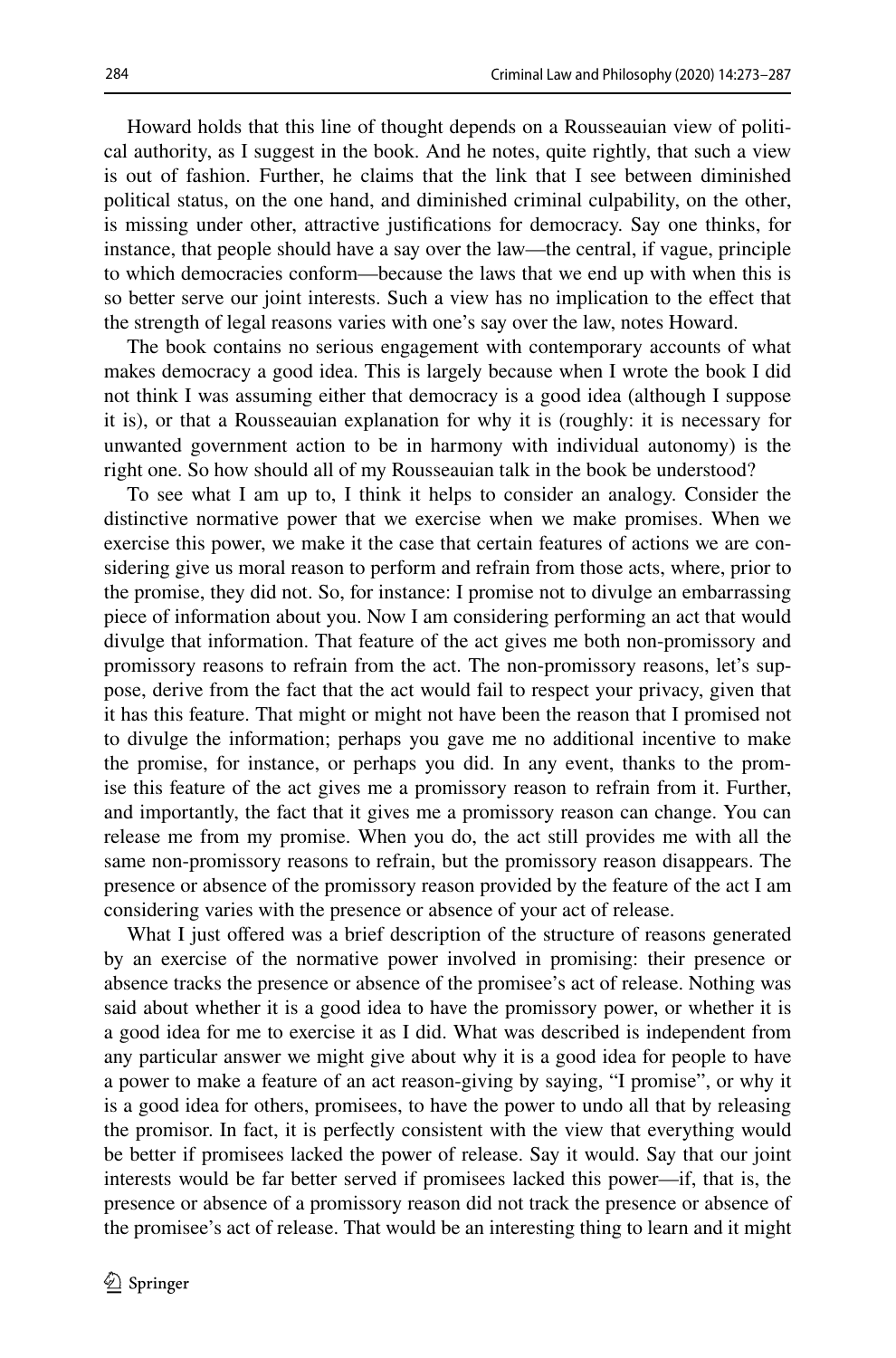suggest that we should fundamentally alter our entrenched promissory practice, if we could, so as to rid it of this feature. But it would not show that, as things are, promissory reasons are independent of promisee release; they are not.

Now imagine two people, P1 and P2, both of whom make a promise, to X1 and X2, respectively, not to divulge an embarrassing piece of information about the promisee. Later, both divulge the embarrassing information, giving no weight whatsoever to the prior promise in their deliberations, and thereby harm X1 and X2, respectively. But there is a diference between them, let's imagine: prior to the divulging of the information, X1 released P1 from her promise, while X2 did not release P2. It follows from my theory of culpability that P1 is less culpable for her harmful act than P2 is for his. Why? Because the features of the act that made it of the type that P1 and P2 promised not to engage in gave no *promissory* reason to P1 to refrain, while they did give P2 a promissory reason to do so. The diference is not in the psychology of P1 and P2; their psychology is the same. They manifest the same dispositions with regard to what facts they treat as reasons and with what weight. The diference is that in failing to grant any weight to the fact that the act was one of divulging embarrassing information, one of them failed to respond to reasons as he ought (P2) in a respect that the other (P1) did not. If we were in the mood to blame or punish P1 and P2, the general principle requiring us to proportion blame and punishment to culpability would mandate leniency towards P1 in comparison to P2.

Notice that, and this is the most important point, nowhere does this line of reasoning depend on any claim to the efect that it is a good thing that promisees have the power of release. It simply depends on the claim that they do, in fact. Now, what is the evidence for the claim that promisees have the power of release? Mostly, it's just manifest that they do. But if we were to try to prove it to someone who doubted it, we would probably do so by explaining how a fundamental purpose of the practice of promising is furthered by that fact. That is, we are almost certainly going to resort to a certain kind of teleological explanation. Or perhaps "teleological" is the wrong term. The explanation will show how it *makes moral sense* for the promisee to have the power of release. This can seem odd. After all, if you doubt that human activities are causing climate change, the best way to convince you is not to show you that it would make moral sense for this to be so. But when it comes to the structure of normative powers, the only way to infer how things are, when it is not manifest to you how they are, is from consideration of how they ought to be. And, of course, you might get it wrong in ofering such an explanation. For instance, you might say that thanks to the fact that promisees have the power of release, the practice of promising does a better job of securing our joint interests. Or you might say that thanks to that fact the autonomy of individuals involved in promissory transactions is enhanced. These are competing explanations. And it is hard to know which one is correct. But for the purposes of the argument for reduced culpability just rehearsed, it does not matter which one is correct, so long as it granted that, in fact, promisees have the power of release.

I see my argument for the reduced culpability of kids as directly parallel to the one just ofered for the reduced culpability of those who have been released from their promises not to do wrong, in comparison to those who have not been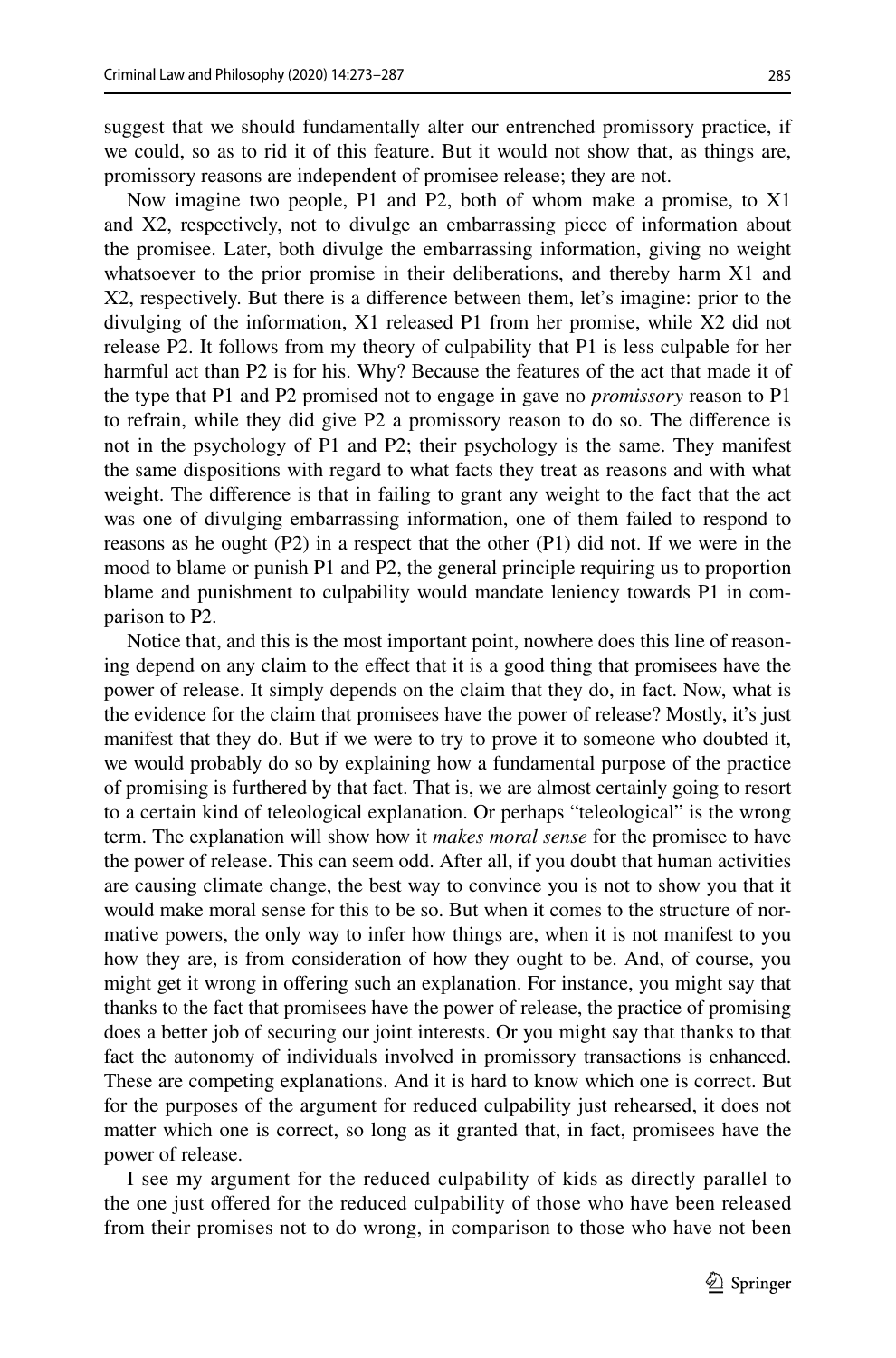released. There is such a thing as a legislative power; it is a normative power—it is a power that, when exercised, changes the reason-giving force of features of actions. And like the promissory power, the question of what the structure is of the reasons its exercise produces is distinct from the question of whether it is a good idea for people to have that power, or a good idea for the relevant reasons to have that structure. The legislative power is a power to make law and thereby to make it the case that certain features of acts have reason-giving force that they would not have had independently of the legislative act. When the legislature passes a law against credit card fraud, for instance, it makes it the case that there is a legal reason to refrain from an act in light of the fact that the act involves a credit card and would deceive someone. These features of the act might have given someone reason to refrain from the act prior to the enactment of the legal prohibition. But, still, these features provide a legal reason to refrain thanks to the legislative enactment. Further, I claim, a subset of these legal reasons—those generated by *criminal* prohibitions—have the following feature: the less say over the law someone has, the less weighty those legal reasons are for her.

If you doubt that the reasons in question really have that structure, the only strategy for convincing you involves showing how that would make moral sense. I try to do that in the book. The basic observation is that to make moral sense our punishment practices have to support the idea that the ofender brought the punishment on himself. When criminal legal reasons have the structure I hypothesize—their strength for a person varies with her say over the law—then our practices take a step towards making moral sense in this way. For those who already think this is true, this is an explanation; for those who do not, it's an argument. Either way, it does not depend at all on the right justifcation for democracy, or any other form of government. It only depends on the fact that there is such a thing as legal authority—as, that is, a normative power to make law and thereby constitute facts as legal reason-giving. It is also true, however, that when we're wondering about the structure of the reasons created through the exercise of such a normative power, all we can do is reason from how things would make moral sense to how they actually are. So, yes, I think it makes a certain moral sense for the strength of (criminal) legal reasons *for* a particular person to vary with her say over the law. And since what we are talking about is the structure of the reasons produced through the exercise of a normative power—the legislative power—the best we can do to convince those who do not see things as we do is to point this out.

I should say, by way of mea culpa, that I did not see clearly when I wrote the book the distinction between, on the one hand, explaining why a certain form of government is a good idea and, on the other, explaining how a structural feature of our legal reasons (e.g. that their strength varies with our say over the law) would make moral sense and so is likely to be so. Refecting on Howard's commentary has helped me to see that what I care about is the latter kind of explanation rather than the former. I am grateful to him for helping me to understand better what I am up to in the book.